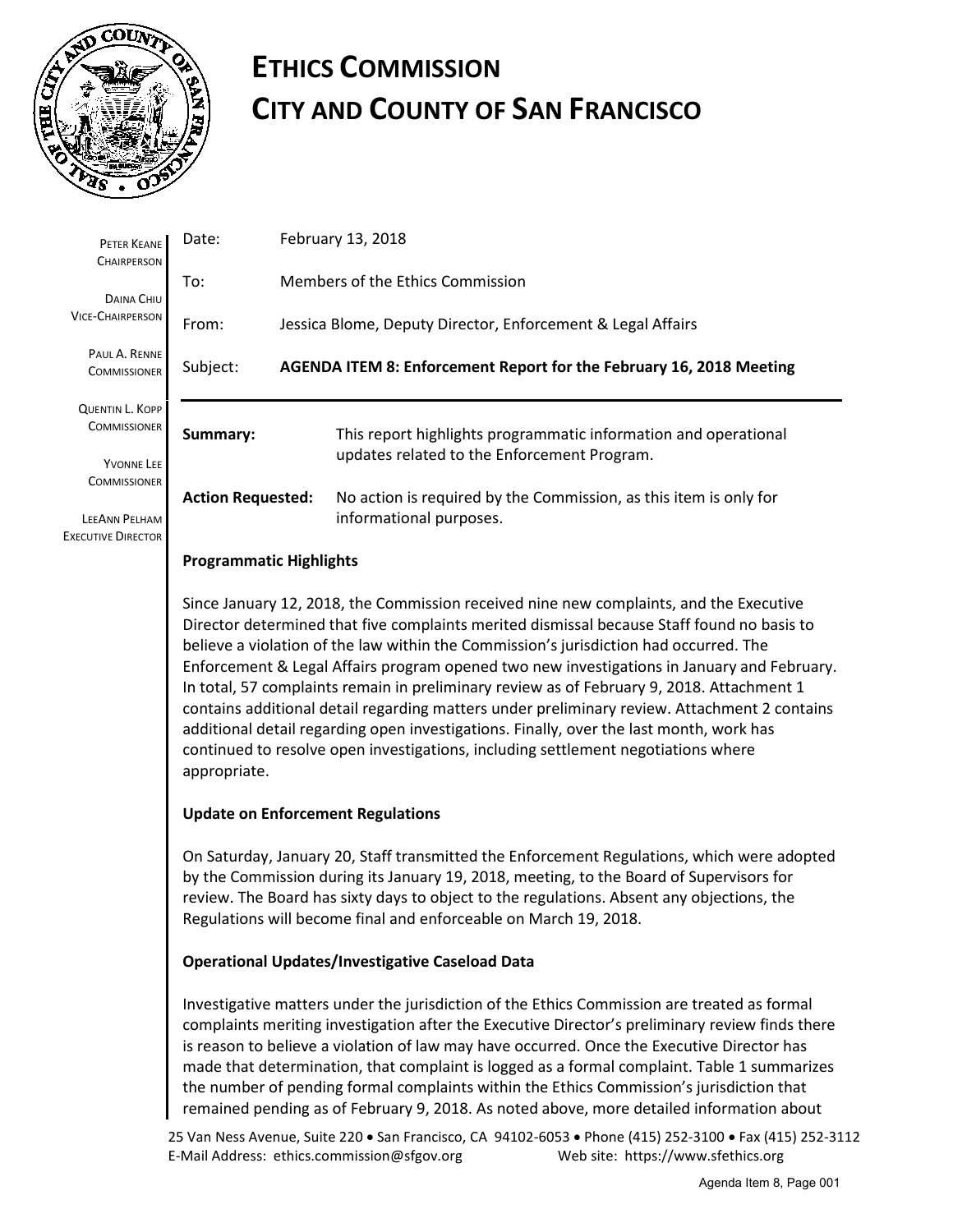the Commission's enforcement caseload is provided in Attachment 2. Attachment 1 offers a snapshot of the number, age, and general nature of matters in preliminary review as of February 9, 2018.

Table 1 – Summary of Pending Formal Complaints by Type as of February 9, 2018:

| Type                                     | Jan. 2018 | Feb. 2018 |  |
|------------------------------------------|-----------|-----------|--|
| Campaign Finance                         | 31        | 32        |  |
| <b>Governmental Ethics</b>               | 23        | 23        |  |
| Lobbyist Ordinance                       | 5         | 5         |  |
| Sunshine Ordinance                       |           | 0         |  |
| Whistleblower Ordinance<br>(Retaliation) | 4         | 5         |  |
| Total                                    | 63        | 65        |  |

#### **Referrals to Bureau of Delinquent Revenues**

Table 2 – Summary of the status of accounts that remain after referral by the Ethics Commission to the City's Bureau of Delinquent Revenues.

| Committee/<br><b>Filer</b>                     | ID#              | Treasurer/<br>Responsible<br><b>Officer</b> | Referral | <b>Original</b><br><b>Amount</b><br><b>Referred</b> | Last<br>Month's<br><b>Balance</b> | Current<br><b>Balance</b> | <b>Status</b>                                                                                                                              |
|------------------------------------------------|------------------|---------------------------------------------|----------|-----------------------------------------------------|-----------------------------------|---------------------------|--------------------------------------------------------------------------------------------------------------------------------------------|
| Chris Jackson                                  | 134706<br>6      | Chris<br>Jackson                            | 7/12/13  | \$6,601                                             | \$6,601                           | \$5,100.99                | Contacting debtor's<br>employer to verify<br>employment.                                                                                   |
| Committee to<br>Elect Norman<br>for Supervisor | $14 -$<br>131112 | Jacqueline<br>Norman                        | 5/01/15  | \$9,000                                             | \$9,000                           | \$9,000                   | Filed abstract in San<br><b>Francisco Superior</b><br>Court.                                                                               |
| Isabel Urbano                                  | SFO-<br>153993   | Isabel<br>Urbano                            | 3/23/16  | \$7,000                                             | \$6,850                           | \$6,850                   | Debtor non-<br>responsive to making<br>payment<br>arrangements.<br>Sending verification of<br>employment letter to<br>last known employer. |
| Chris Jackson                                  | $22 -$<br>12119  | Chris<br>Jackson                            | 9/26/16  | \$6,100                                             |                                   | \$6,100                   | Filed abstract in San<br><b>Francisco Superior</b><br>Court.                                                                               |
| Lynette Sweet                                  | 354471<br>3      | Lynette<br>Sweet                            | 12/29/16 | \$74,408.<br>19                                     | $- -$                             | \$74,408.1<br>9           | Debtor filed for<br>bankruptcy. Case<br>assigned number 17-<br>31041.                                                                      |
|                                                |                  |                                             |          |                                                     |                                   |                           |                                                                                                                                            |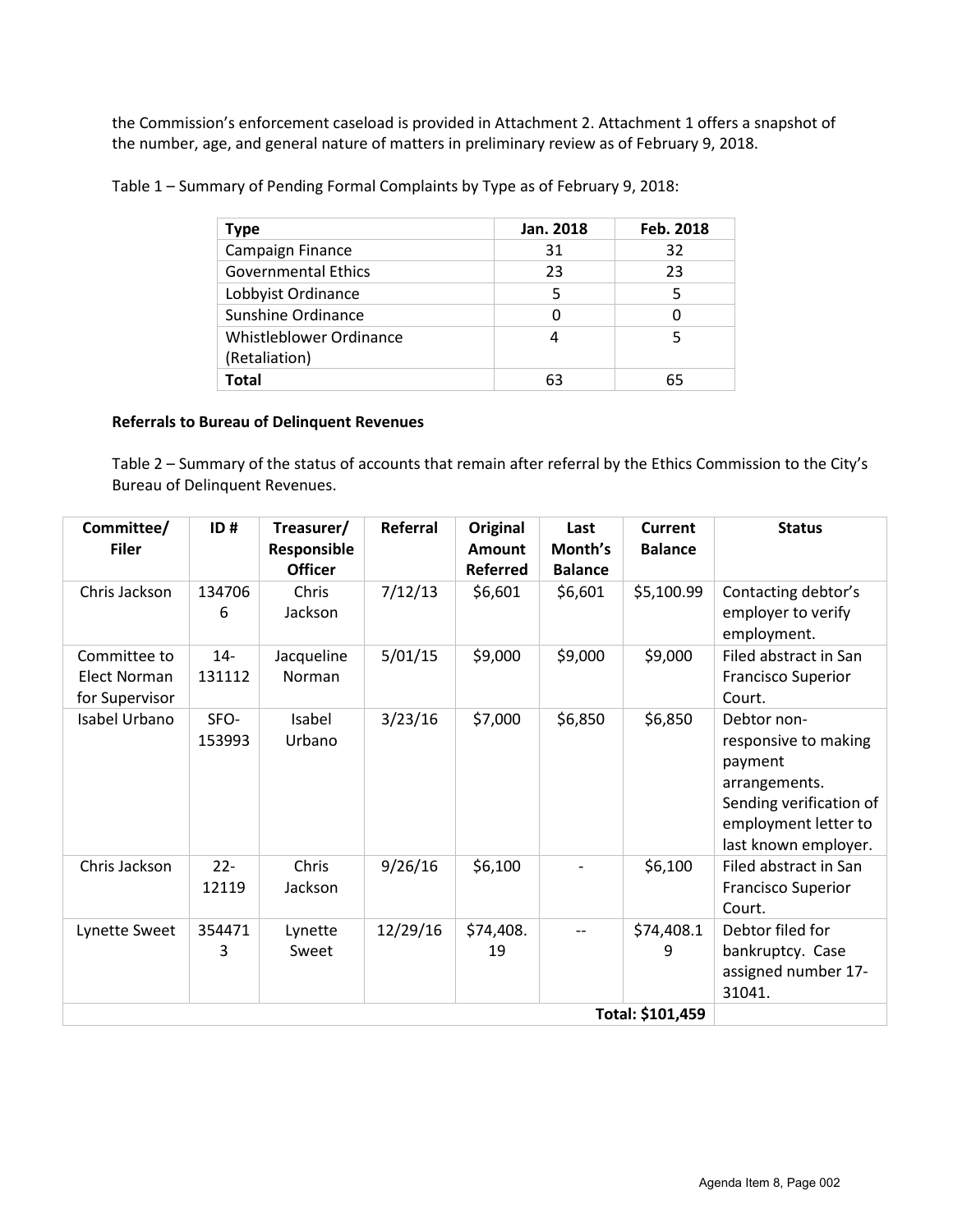## **Status of Outstanding Penalty Installment Plans**

| <b>Name</b>         | <b>FPPC No.</b> | <b>Total</b><br>Owed | Payment<br>Amount | Last<br><b>Received</b> | Outstanding<br><b>Balance</b> | Current:<br>Yes/No |
|---------------------|-----------------|----------------------|-------------------|-------------------------|-------------------------------|--------------------|
| Kim Shree<br>Maufas | 1284567         | \$2,575              | \$50              | 01/15/18                | \$50                          | Yes                |
| Kim Shree<br>Maufas | 1328923         | \$2,000              | \$50              | 01/15/18                | \$50                          | Yes                |

Table 3 – Summary of penalty installment plans as of February 9, 2018:

I look forward to answering any questions you might have at the upcoming Commission meeting.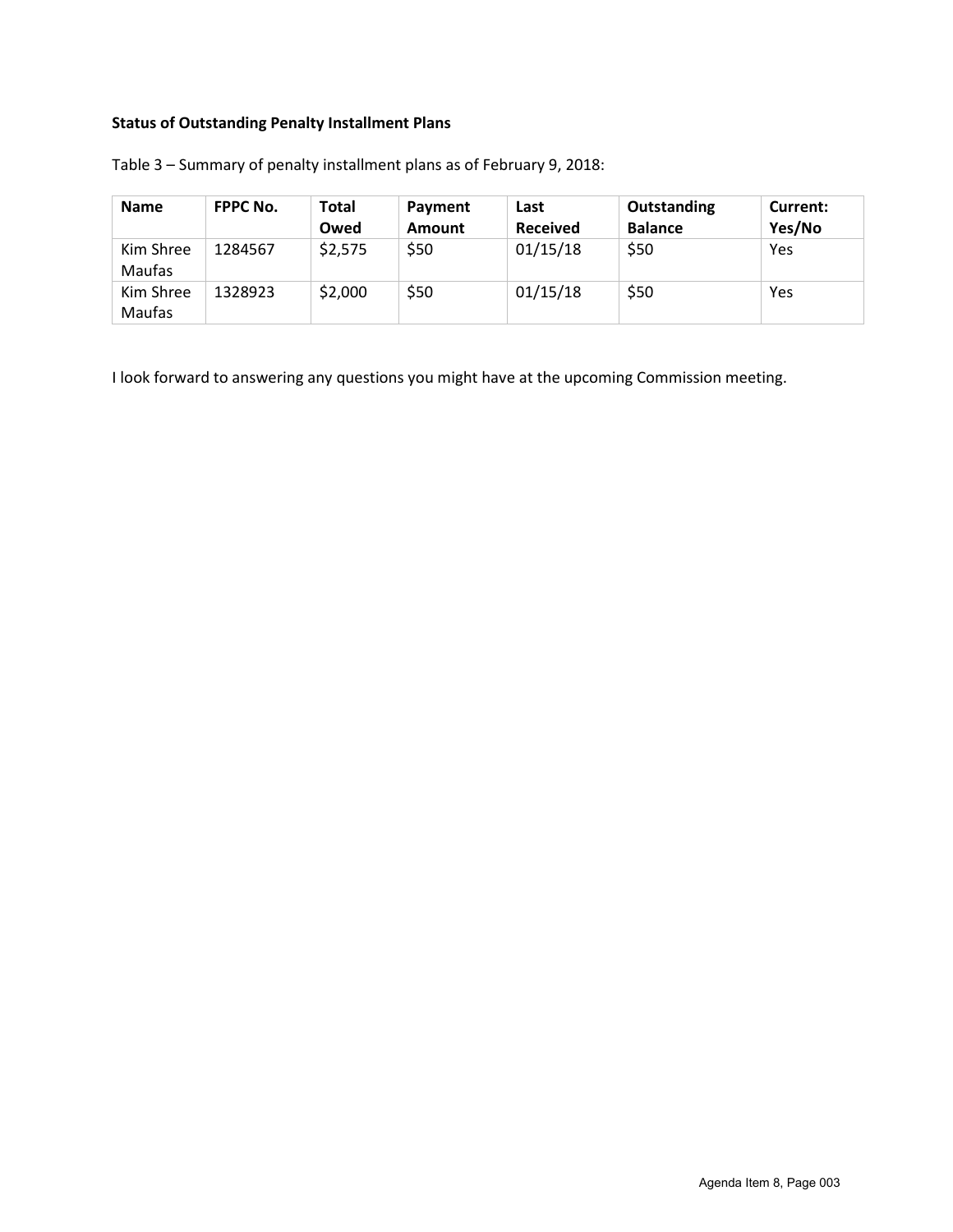## **Agenda Item 8, Attachment 1**